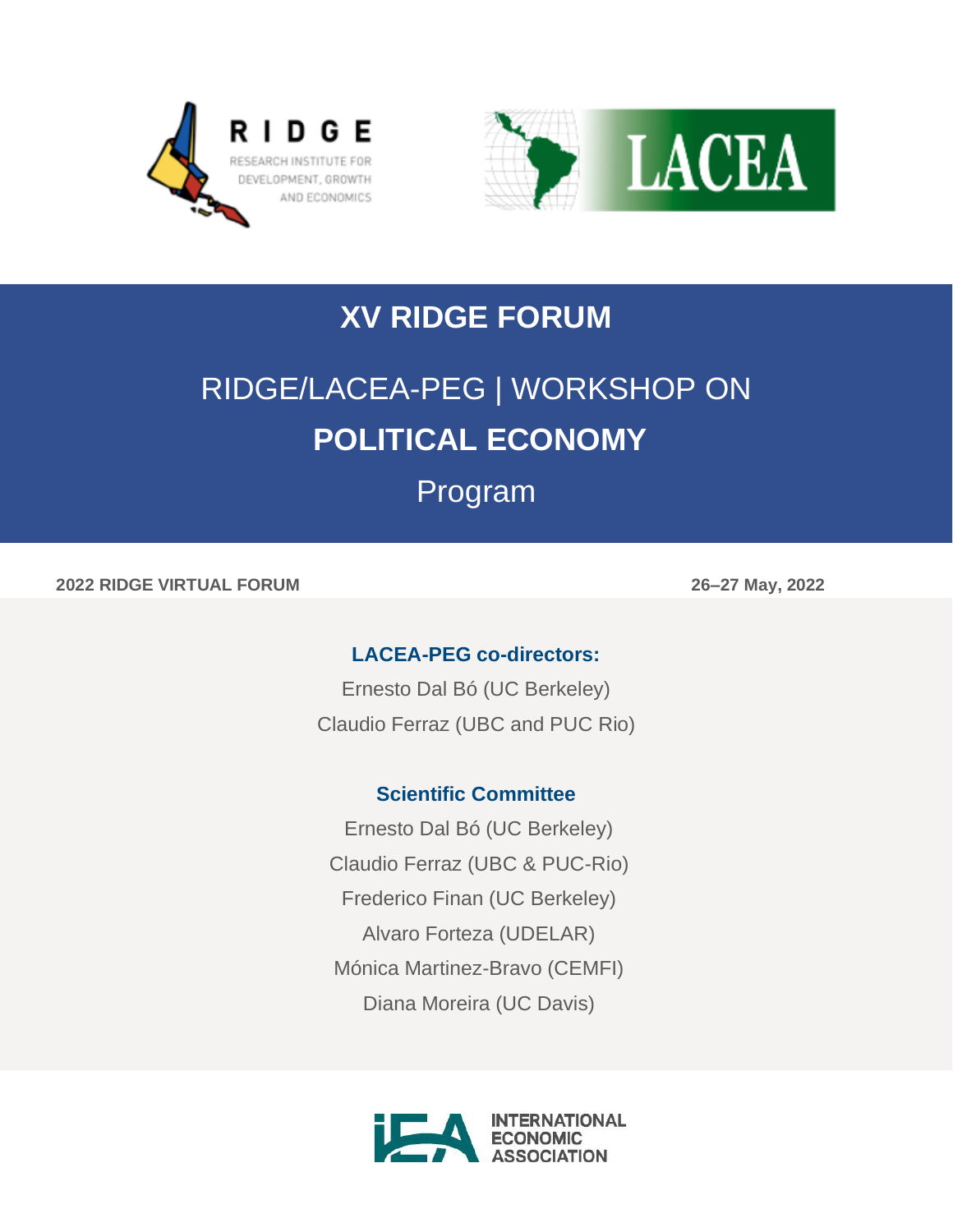#### WORKSHOP PROGRAM

#### **NOTICE: All times are PST**

| <b>MAY, 26 - 27</b> |                                                                                                            |
|---------------------|------------------------------------------------------------------------------------------------------------|
|                     |                                                                                                            |
| Day 1 May 26        |                                                                                                            |
| $9:00 - 9:45$       | "Organized Crime and Economic Growth: Evidence from Municipalities Infiltrated<br>by the Mafia"            |
|                     | Alessandra Fenizia (George Washington University) with Raffaele Saggio                                     |
| $9:45-10:30$        | "Politics at Work"                                                                                         |
|                     | <b>Edoardo Teso</b> (Northwestern Kellogg) with Emanuele Colonnelli and Valdemar Pinho<br><b>Neto</b>      |
| 10:30-11:15         | "Externalities in Politicians' Malfeasance: Norms of Corruption"                                           |
|                     | Gustavo Bobonis (U Toronto) with Anke Kessler and Xin Zhao                                                 |
|                     |                                                                                                            |
| 11:15-12:15         | <b>Break</b>                                                                                               |
|                     |                                                                                                            |
| 12:15-13:00         | "Economic and Political Effects of Fiscal Rules: Evidence from a Natural<br><b>Experiment in Colombia"</b> |
|                     | Maria Carreri (UCSD) with Luis Martinez                                                                    |
|                     |                                                                                                            |
| 13:00-13:45         | "Plata y Plomo: How Higher Salaries Expose Politicians to Criminal Violence"                               |
|                     | Pablo Querubin (NYU) with Massimo Pulejo                                                                   |